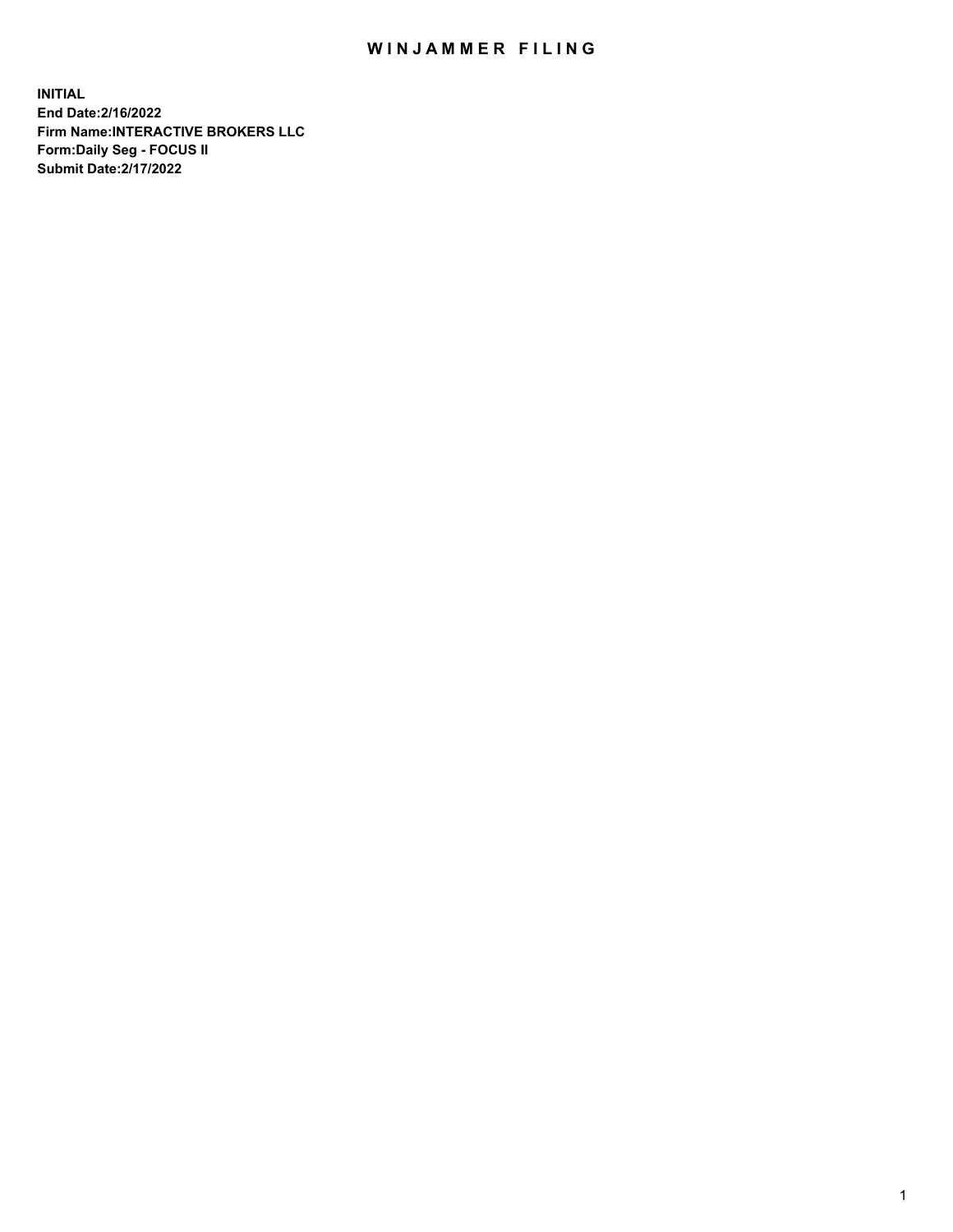**INITIAL End Date:2/16/2022 Firm Name:INTERACTIVE BROKERS LLC Form:Daily Seg - FOCUS II Submit Date:2/17/2022 Daily Segregation - Cover Page**

| Name of Company                                                                                                                                                                                                                                                                                                               | <b>INTERACTIVE BROKERS LLC</b>                                                                  |  |
|-------------------------------------------------------------------------------------------------------------------------------------------------------------------------------------------------------------------------------------------------------------------------------------------------------------------------------|-------------------------------------------------------------------------------------------------|--|
| <b>Contact Name</b>                                                                                                                                                                                                                                                                                                           | James Menicucci                                                                                 |  |
| <b>Contact Phone Number</b>                                                                                                                                                                                                                                                                                                   | 203-618-8085                                                                                    |  |
| <b>Contact Email Address</b>                                                                                                                                                                                                                                                                                                  | jmenicucci@interactivebrokers.c<br><u>om</u>                                                    |  |
| FCM's Customer Segregated Funds Residual Interest Target (choose one):<br>a. Minimum dollar amount: ; or<br>b. Minimum percentage of customer segregated funds required:% ; or<br>c. Dollar amount range between: and; or<br>d. Percentage range of customer segregated funds required between:% and%.                        | $\overline{\mathbf{0}}$<br>$\overline{\mathbf{0}}$<br>155,000,000 245,000,000<br>0 <sub>0</sub> |  |
| FCM's Customer Secured Amount Funds Residual Interest Target (choose one):<br>a. Minimum dollar amount: ; or<br>b. Minimum percentage of customer secured funds required:%; or<br>c. Dollar amount range between: and; or<br>d. Percentage range of customer secured funds required between:% and%.                           | $\overline{\mathbf{0}}$<br>$\overline{\mathbf{0}}$<br>80,000,000 120,000,000<br>0 <sub>0</sub>  |  |
| FCM's Cleared Swaps Customer Collateral Residual Interest Target (choose one):<br>a. Minimum dollar amount: ; or<br>b. Minimum percentage of cleared swaps customer collateral required:%; or<br>c. Dollar amount range between: and; or<br>d. Percentage range of cleared swaps customer collateral required between:% and%. | $\overline{\mathbf{0}}$<br>$\overline{\mathbf{0}}$<br>0 <sub>0</sub><br>0 <sub>0</sub>          |  |

Attach supporting documents CH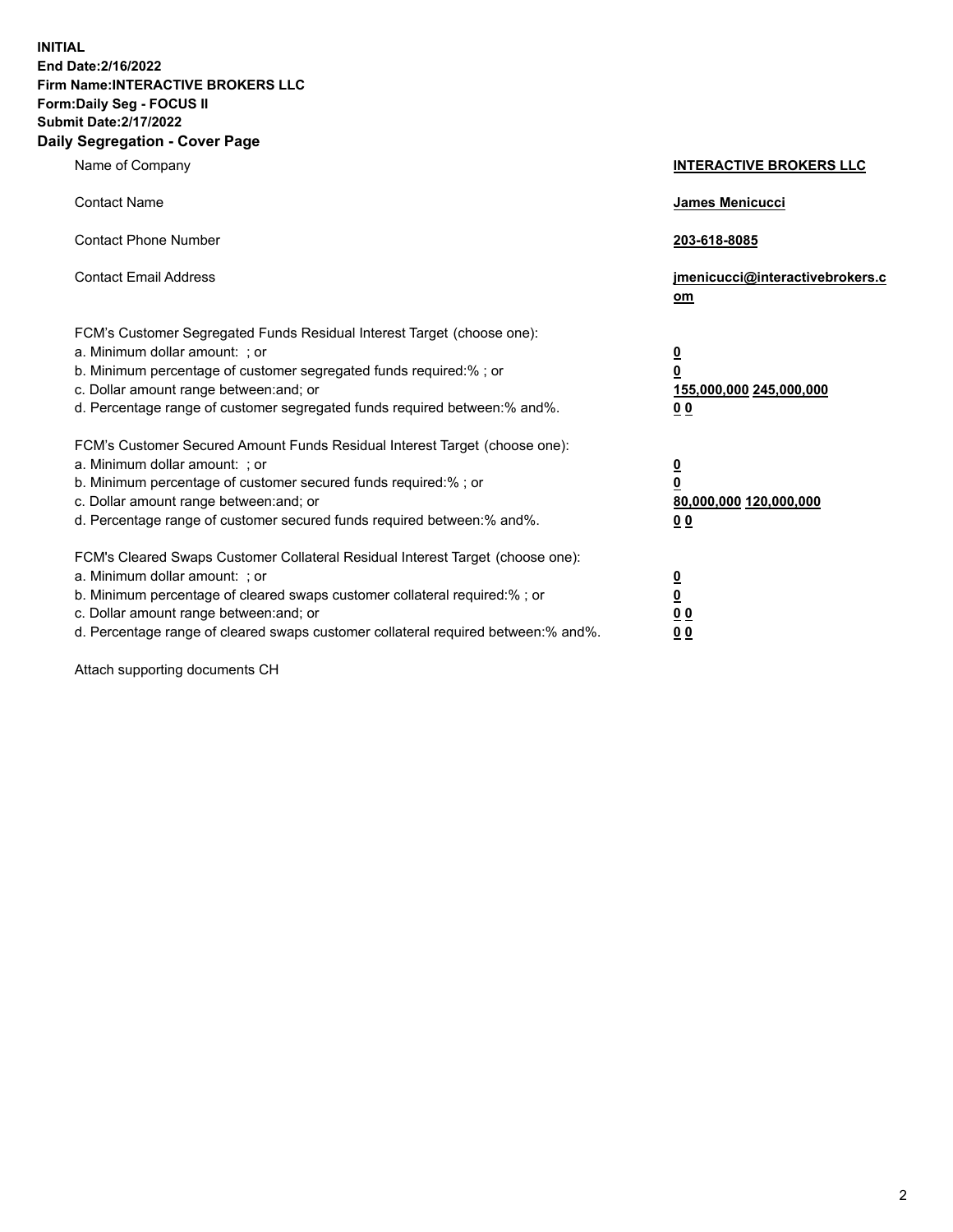**INITIAL End Date:2/16/2022 Firm Name:INTERACTIVE BROKERS LLC Form:Daily Seg - FOCUS II Submit Date:2/17/2022 Daily Segregation - Secured Amounts**

## Foreign Futures and Foreign Options Secured Amounts Amount required to be set aside pursuant to law, rule or regulation of a foreign government or a rule of a self-regulatory organization authorized thereunder **0** [7305] 1. Net ledger balance - Foreign Futures and Foreign Option Trading - All Customers A. Cash **428,265,610** [7315] B. Securities (at market) **0** [7317] 2. Net unrealized profit (loss) in open futures contracts traded on a foreign board of trade **78,355,300** [7325] 3. Exchange traded options a. Market value of open option contracts purchased on a foreign board of trade **120,636** [7335] b. Market value of open contracts granted (sold) on a foreign board of trade **-6,617** [7337] 4. Net equity (deficit) (add lines 1. 2. and 3.) **506,734,929** [7345] 5. Account liquidating to a deficit and account with a debit balances - gross amount **3,432** [7351] Less: amount offset by customer owned securities **0** [7352] **3,432** [7354] 6. Amount required to be set aside as the secured amount - Net Liquidating Equity Method (add lines 4 and 5) **506,738,361** [7355] 7. Greater of amount required to be set aside pursuant to foreign jurisdiction (above) or line 6. **506,738,361** [7360] FUNDS DEPOSITED IN SEPARATE REGULATION 30.7 ACCOUNTS 1. Cash in banks A. Banks located in the United States **101,264,471** [7500] B. Other banks qualified under Regulation 30.7 **0** [7520] **101,264,471** [7530] 2. Securities A. In safekeeping with banks located in the United States **347,894,500** [7540] B. In safekeeping with other banks qualified under Regulation 30.7 **0** [7560] **347,894,500** [7570] 3. Equities with registered futures commission merchants A. Cash **0** [7580] B. Securities **0** [7590] C. Unrealized gain (loss) on open futures contracts **0** [7600] D. Value of long option contracts **0** [7610] E. Value of short option contracts **0** [7615] **0** [7620] 4. Amounts held by clearing organizations of foreign boards of trade A. Cash **0** [7640] B. Securities **0** [7650] C. Amount due to (from) clearing organization - daily variation **0** [7660] D. Value of long option contracts **0** [7670] E. Value of short option contracts **0** [7675] **0** [7680] 5. Amounts held by members of foreign boards of trade A. Cash **178,500,615** [7700] B. Securities **0** [7710] C. Unrealized gain (loss) on open futures contracts **-208,218** [7720] D. Value of long option contracts **120,636** [7730] E. Value of short option contracts **-6,617** [7735] **178,406,416** [7740] 6. Amounts with other depositories designated by a foreign board of trade **0** [7760] 7. Segregated funds on hand **0** [7765] 8. Total funds in separate section 30.7 accounts **627,565,387** [7770] 9. Excess (deficiency) Set Aside for Secured Amount (subtract line 7 Secured Statement Page 1 from Line 8) **120,827,026** [7380] 10. Management Target Amount for Excess funds in separate section 30.7 accounts **80,000,000** [7780] 11. Excess (deficiency) funds in separate 30.7 accounts over (under) Management Target **40,827,026** [7785]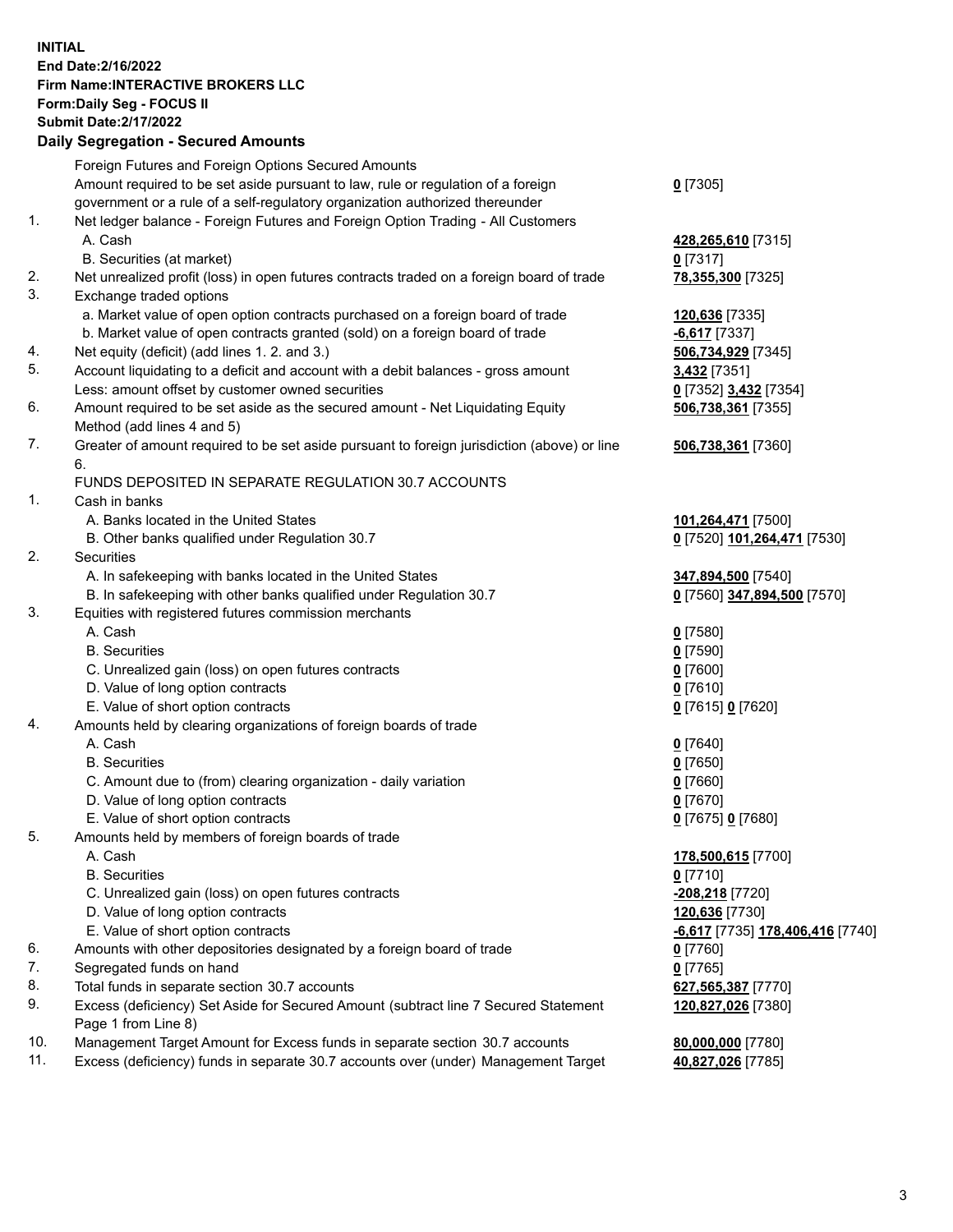**INITIAL End Date:2/16/2022 Firm Name:INTERACTIVE BROKERS LLC Form:Daily Seg - FOCUS II Submit Date:2/17/2022 Daily Segregation - Segregation Statement** SEGREGATION REQUIREMENTS(Section 4d(2) of the CEAct) 1. Net ledger balance A. Cash **7,835,229,116** [7010] B. Securities (at market) **0** [7020] 2. Net unrealized profit (loss) in open futures contracts traded on a contract market **293,224,994** [7030] 3. Exchange traded options A. Add market value of open option contracts purchased on a contract market **746,209,909** [7032] B. Deduct market value of open option contracts granted (sold) on a contract market **-713,814,885** [7033] 4. Net equity (deficit) (add lines 1, 2 and 3) **8,160,849,134** [7040] 5. Accounts liquidating to a deficit and accounts with debit balances - gross amount **1,048,247** [7045] Less: amount offset by customer securities **0** [7047] **1,048,247** [7050] 6. Amount required to be segregated (add lines 4 and 5) **8,161,897,381** [7060] FUNDS IN SEGREGATED ACCOUNTS 7. Deposited in segregated funds bank accounts A. Cash **846,645,177** [7070] B. Securities representing investments of customers' funds (at market) **5,169,882,995** [7080] C. Securities held for particular customers or option customers in lieu of cash (at market) **0** [7090] 8. Margins on deposit with derivatives clearing organizations of contract markets A. Cash **1,517,708,711** [7100] B. Securities representing investments of customers' funds (at market) **783,102,408** [7110] C. Securities held for particular customers or option customers in lieu of cash (at market) **0** [7120] 9. Net settlement from (to) derivatives clearing organizations of contract markets **15,570,333** [7130] 10. Exchange traded options A. Value of open long option contracts **746,209,909** [7132] B. Value of open short option contracts **-713,814,885** [7133] 11. Net equities with other FCMs A. Net liquidating equity **0** [7140] B. Securities representing investments of customers' funds (at market) **0** [7160] C. Securities held for particular customers or option customers in lieu of cash (at market) **0** [7170] 12. Segregated funds on hand **0** [7150] 13. Total amount in segregation (add lines 7 through 12) **8,365,304,648** [7180] 14. Excess (deficiency) funds in segregation (subtract line 6 from line 13) **203,407,267** [7190] 15. Management Target Amount for Excess funds in segregation **155,000,000** [7194]

16. Excess (deficiency) funds in segregation over (under) Management Target Amount Excess

**48,407,267** [7198]